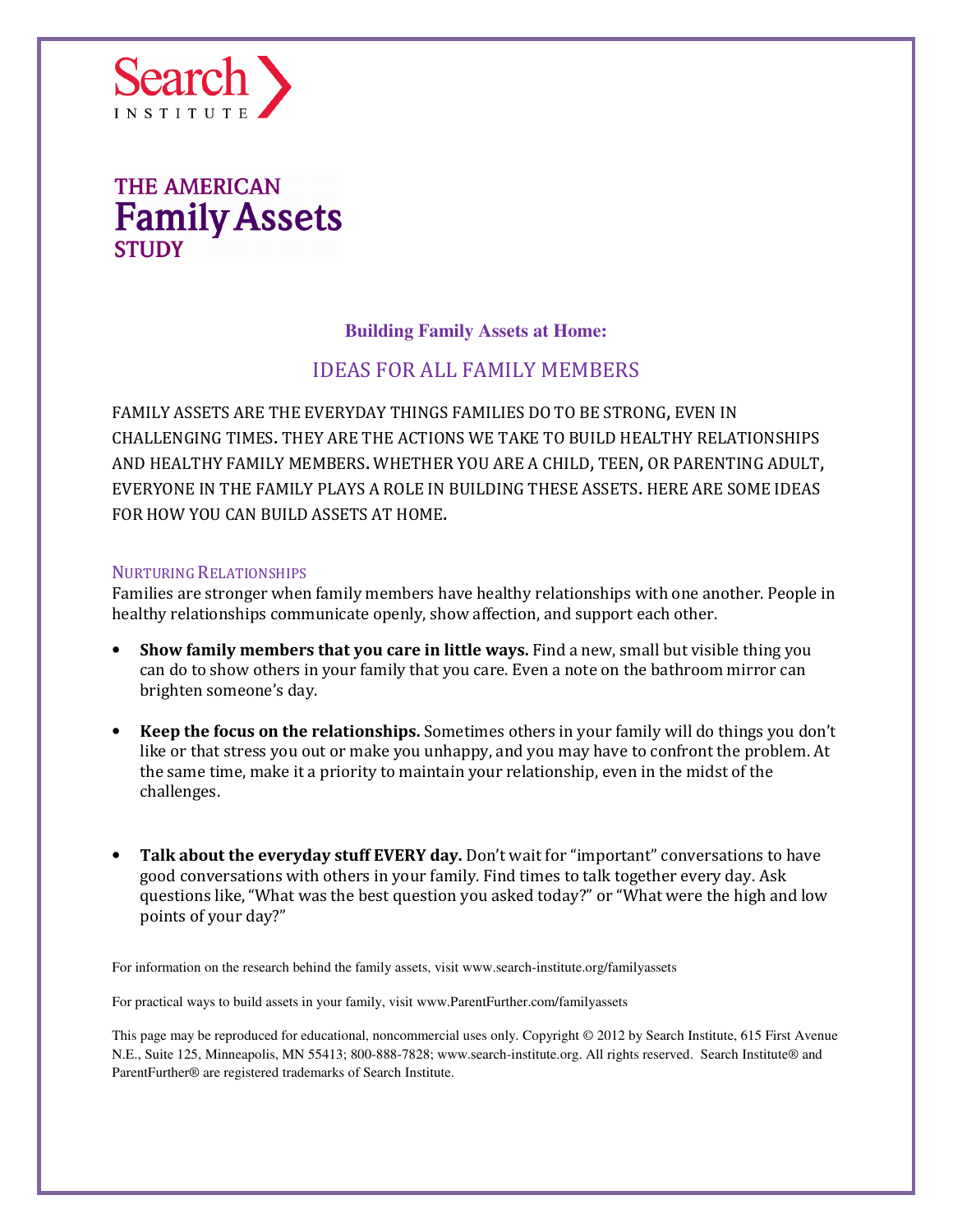

• Ask other family members about the things they really enjoy, or their Sparks. They might be music, cooking, acting, or being a good friend. Ask them to teach you about their sparks. Show them that their sparks matter to you because they matter to them.

#### ESTABLISHING ROUTINES

Families are stronger when they share meals, traditions, and activities together, and when family members know they can depend on each other.

- **Make family meals a priority.** Figure out how often you eat together and what makes meals enjoyable for everyone and then make a plan for your family meals. Be creative! Take turns picking out the menu, try new recipes, or set a theme for the meal conversation like "favorite movies that include food". If you can't eat dinner together, try breakfast or lunch.
- Plan regular family fun nights. Brainstorm the kinds of things you like to do together and that fit your budget. Some families go out to dinner together. Others play board games at home. Some may take a walk or a hike. Find something that works (and is fun) for your family.
- Be intentional about maintaining meaningful traditions in your family. These may include how you celebrate birthdays, anniversaries, and milestones in life. For some families, these may include religious or spiritual traditions such as worship, prayer, sacred readings, or music. Whatever the specific tradition, tell stories about its importance, history, and meaning—both across generations and for each member of your family.
- Let others in your family know what they can count on you to do, then make it a priority to do it. Keep track of those commitments on a calendar or to-do list. If you are unable to follow through (things happen), apologize and look for ways you can regain the confidence and trust of your family members.

For information on the research behind the family assets, visit www.search-institute.org/familyassets

For practical ways to build assets in your family, visit www.ParentFurther.com/familyassets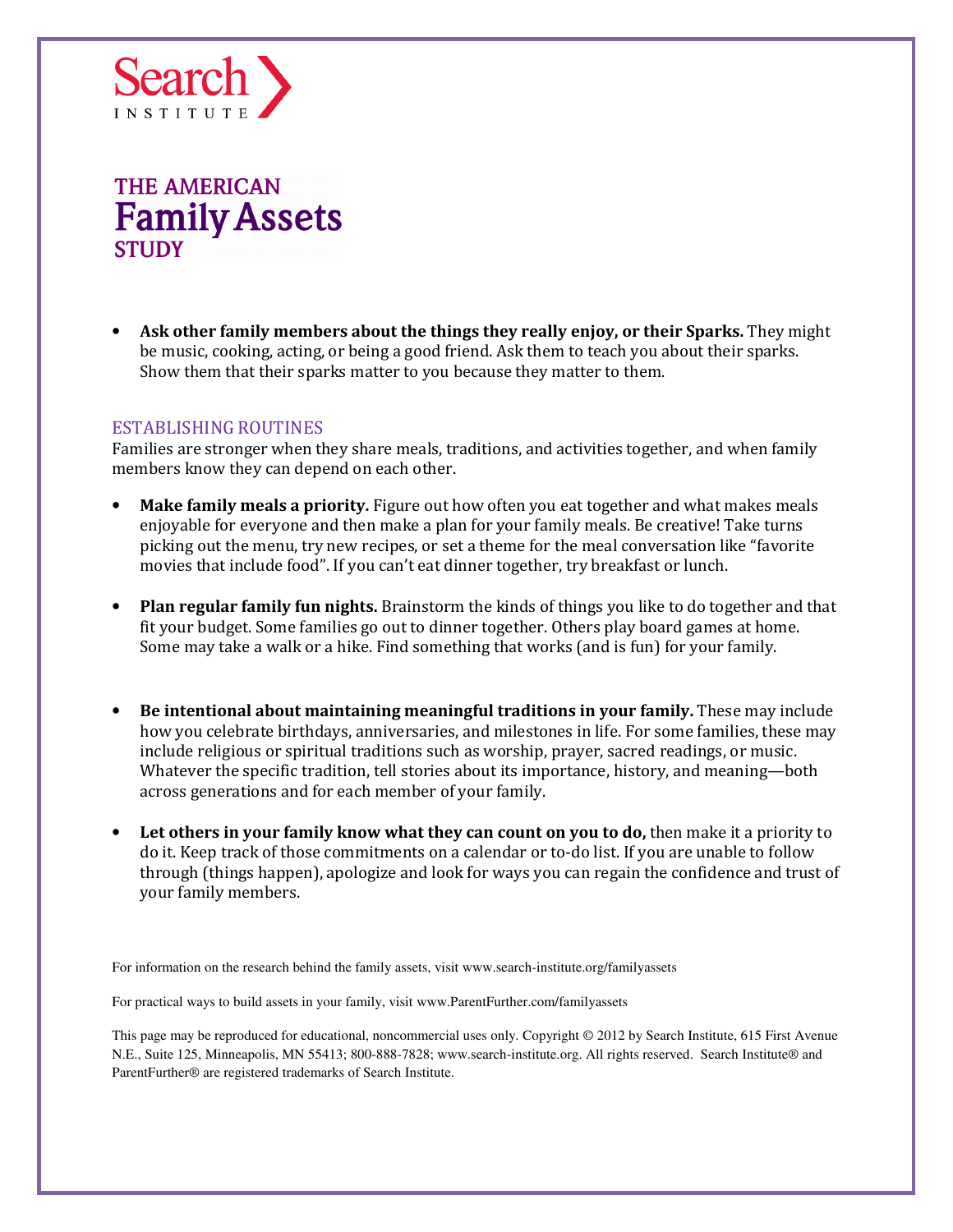

**Keep a shared family calendar** that includes everyone's commitments and daily schedules, including school, work, and activities as well as chores, family times, and other events. Each week, review the coming days together so everyone knows what's coming.

#### MAINTAINING EXPECTATIONS

Families are stronger when they have clear expectations for each other, including talking about tough issues, setting fair rules and boundaries, and expecting everyone to contribute to family life.

- Use the news to bring up tough topics. It can be hard to bring up a difficult issue with your parent or with your teen. Sometimes a story in the local or national news can help get those conversations started. Ask others in your family what they thought about a story you read or how they would respond in those situations.
- Think through tough conversations. Sometimes you need to have a difficult conversation. Think it through in advance. What questions do you need to ask? What questions will the other person ask of me? What can you do to make it go well? When would be a good time that everyone involved would be able to focus?
- Be proactive in setting expectations together. Sometimes we avoid setting expectations and addressing tough topics because they can be uncomfortable. So we wait until there's a problem, which is often the most difficult time to bring up a topic or set new expectations. It's much more effective to be proactive, bringing up issues long before they become a problem or a big deal.
- **Establish expectations that meet the four Cs—Clear, Consistent, Completion, Compassionate:** 
	- *Clear:* Set expectations that are explicit, concrete, and understood. Reinforce them by writing them down or asking others to say what they understand the expectation to be. Discuss the "why" behind the expectation to increase understanding and buy-in.

For information on the research behind the family assets, visit www.search-institute.org/familyassets

For practical ways to build assets in your family, visit www.ParentFurther.com/familyassets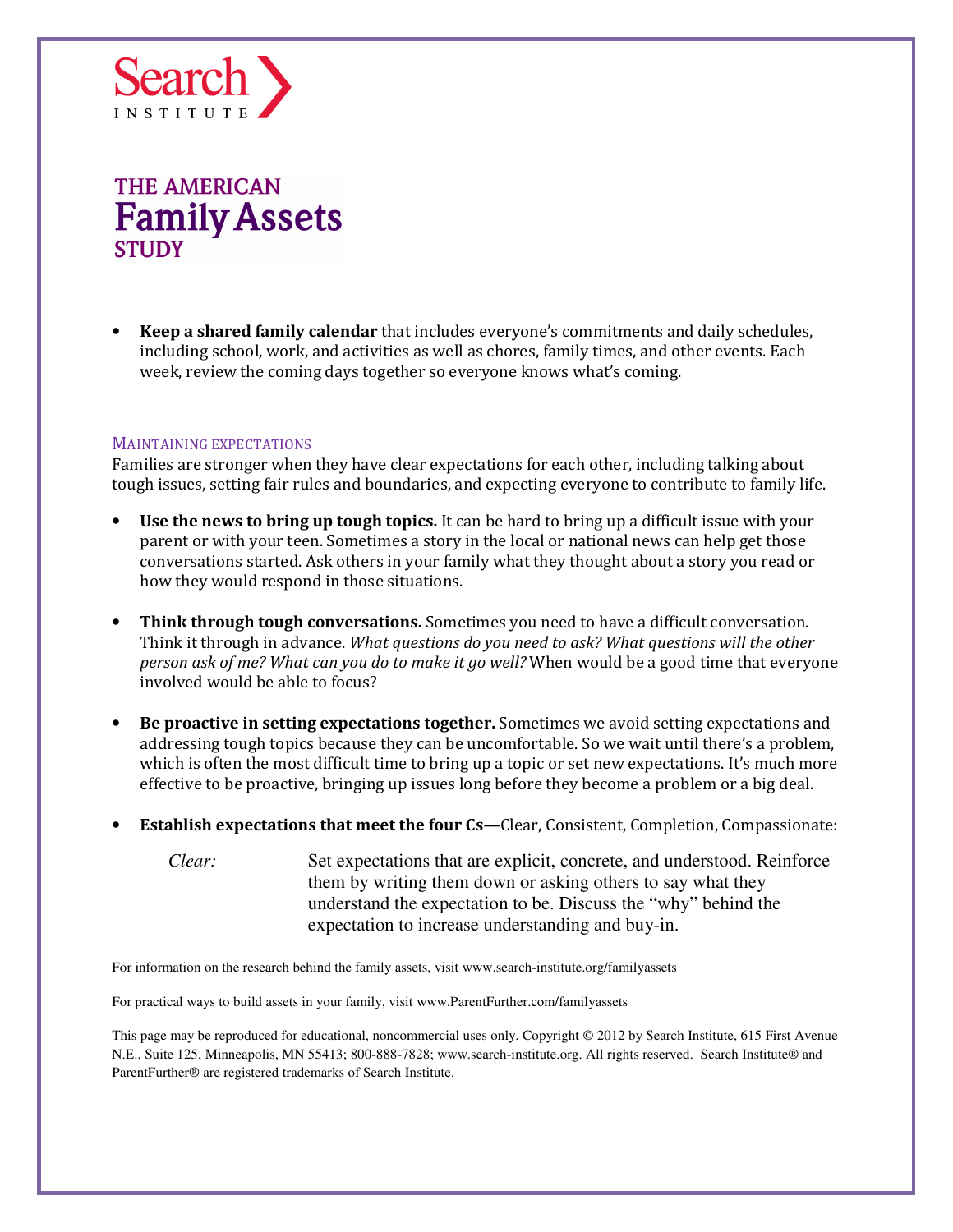

| Consistent:           | Be fair in how expectations are set, monitored, and enforced. For<br>example, if teens are not allowed to text during meals, adults should<br>not text during meals either.                                                                                                                                                                |
|-----------------------|--------------------------------------------------------------------------------------------------------------------------------------------------------------------------------------------------------------------------------------------------------------------------------------------------------------------------------------------|
| Completion:           | Focus on the goal more than the process in determining whether<br>expectations are met. (For example, a goal may be to have a clean<br>living room. It's less important whether the dusting or vacuuming is<br>done first.) That gives some freedom in how things get done, focusing<br>instead on ensuring that the expectations are met. |
| <i>Compassionate:</i> | Remember to keep your relationship as a high priority and recognize<br>that no one is perfect.                                                                                                                                                                                                                                             |

• Recognize that everyone contributes to making your family strong. It's not just the parent or parents who make a family strong and build its assets. Each person plays a role in whether your family functions well, whether everyone feels comfortable at home, how tasks get shared, and whether it's enjoyable to spend time together. Talking through what each person wants to contribute (and is able to contribute) is a good starting point. Then monitor to be sure that what needs to happen does happen—and adjust as needed.

#### ADAPTING TO CHALLENGES

Families are stronger when they balance everyday commitments, make decisions and solve problems together, and adjust when necessary.

For information on the research behind the family assets, visit www.search-institute.org/familyassets

For practical ways to build assets in your family, visit www.ParentFurther.com/familyassets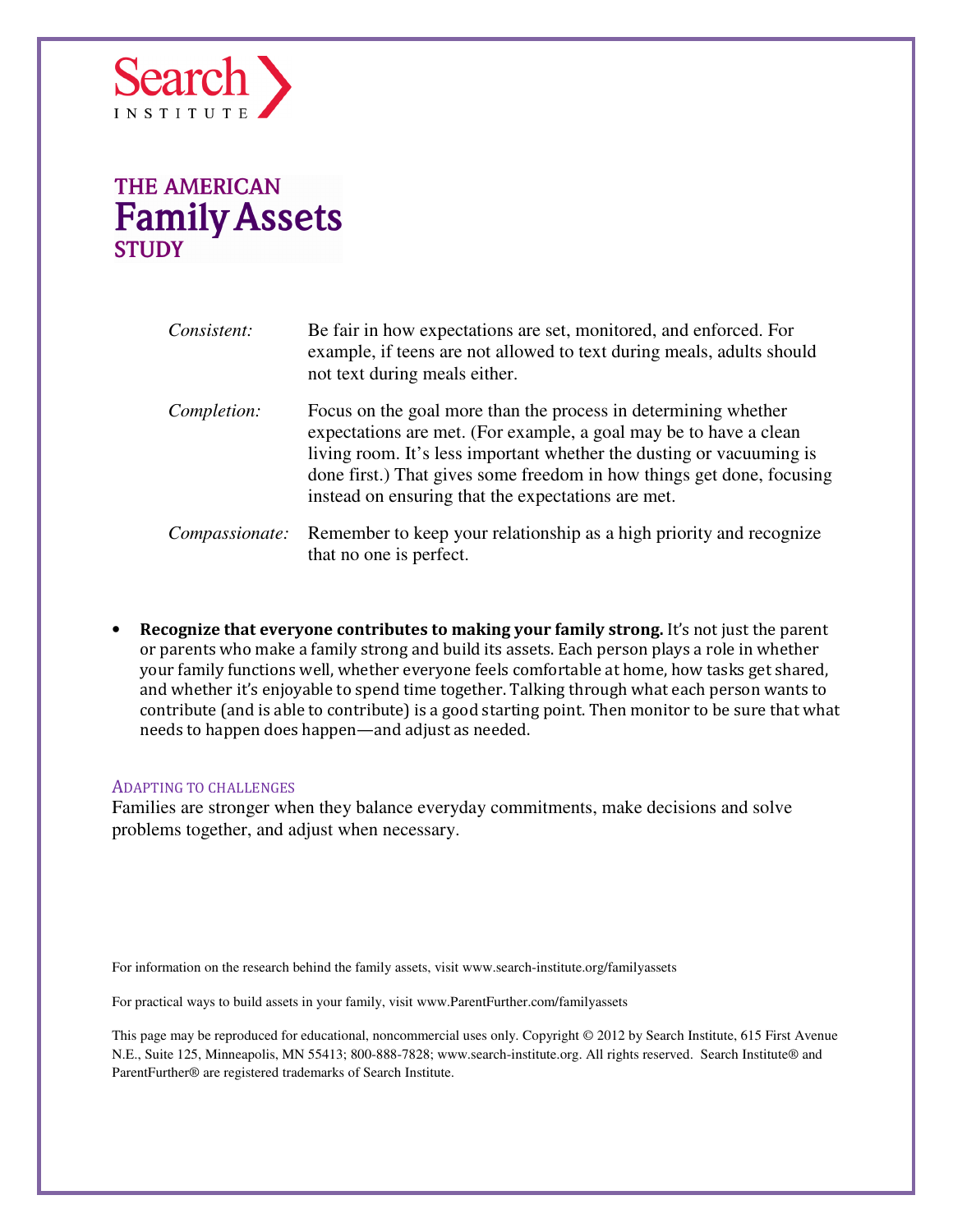

- Be aware of each other's competing responsibilities. Sometimes a parent has a particularly challenging time at work that affects family time. Sometimes a teen has to rebalance her or his schedule to participate in a school play or to finish midterm exams. Sometimes a grandparent needs extra attention as he or she recovers from surgery. Regularly talk together as a family about what's happening, what might need to be adjusted, and where each person needs a little extra support.
- **Solve problems together.** When issues come up, see them as opportunities to work together to find creative solutions. Before jumping to a decision, brainstorm potential solutions and encourage everyone in the family to think of out-of-the-box ideas. The more creative the process, the more likely you'll come up with a solution that works for everyone.
- Prepare for inevitable changes in life. Change is inevitable. Some is expected; some isn't. Talk together about what's happening or what you expect. Gather information to help you prepare. If, for example, you're moving to a new city or neighborhood, visit or gather information in advance so your teen can start to learn about the new location.
- Do things together and with others. In times of transition and stress, it can be easy to withdraw and become more isolated. One of the best ways to stay connected and supported during times of change is to do enjoyable things together as a family. Talk together, laugh together, show affection, walk together, play together, and encourage each other. In addition, be sure to spend time with other people who are important to you and who provide you with the support and encouragement you need.
- Remember what's most important to your family. When faced with challenges and change, take time as a family to remember what's most important to you. For most families, it's their relationship with each other and the values that they share. Recognize the ways that your relationships, values, and priorities keep you grounded and strong through the challenges.

For information on the research behind the family assets, visit www.search-institute.org/familyassets

For practical ways to build assets in your family, visit www.ParentFurther.com/familyassets